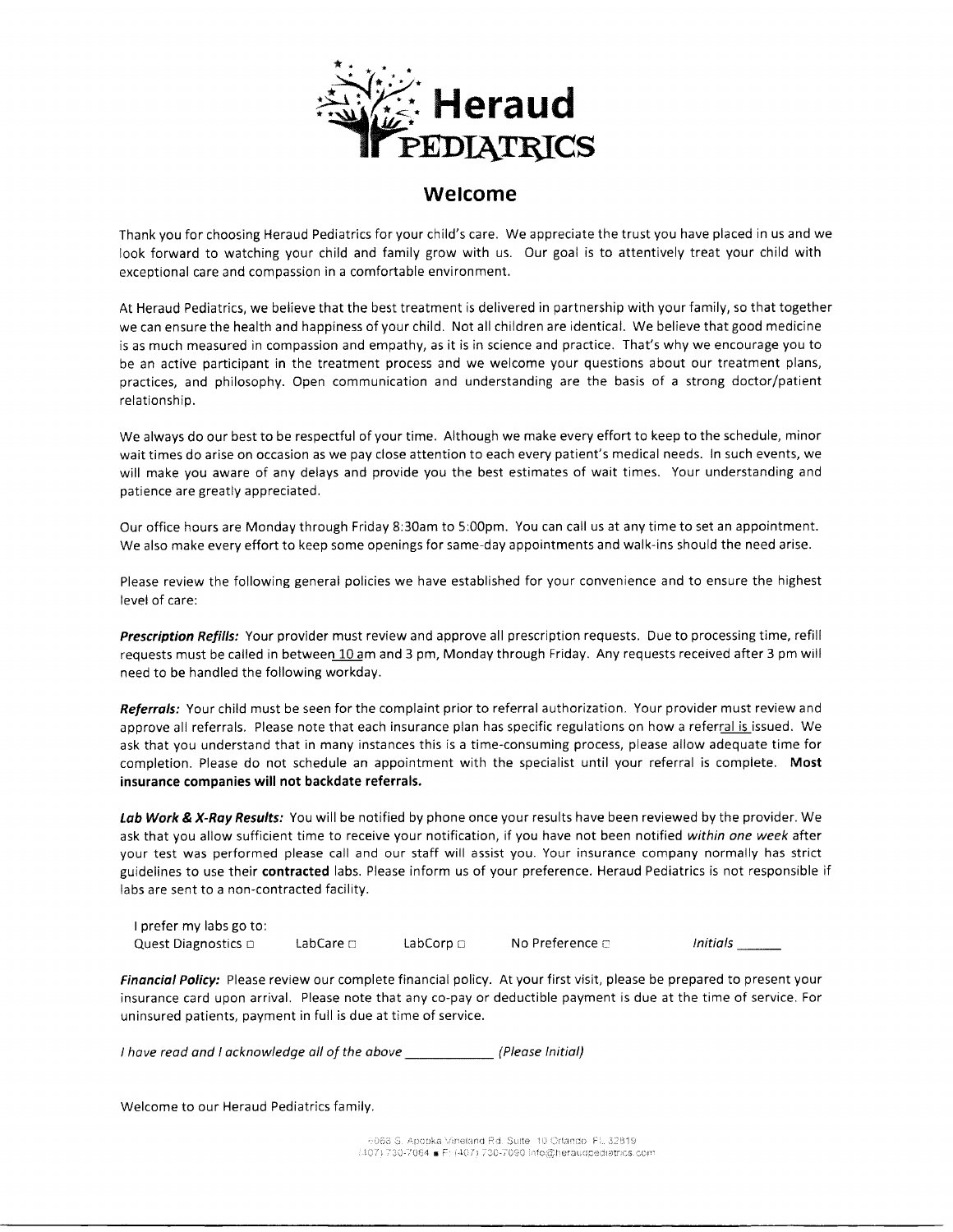# **New Patient Registration**



| <b>NEW PATIENT INFORMATION</b>                                                                                                     |       |                                 |        |                                                      |        |                                                                                                                                     |  |
|------------------------------------------------------------------------------------------------------------------------------------|-------|---------------------------------|--------|------------------------------------------------------|--------|-------------------------------------------------------------------------------------------------------------------------------------|--|
| <b>Birth Date</b>                                                                                                                  |       |                                 |        | <b>Male</b>                                          |        | <b>Social Security #</b>                                                                                                            |  |
| <b>Patient Last Name, First Name</b>                                                                                               |       |                                 |        | Female                                               |        |                                                                                                                                     |  |
|                                                                                                                                    |       |                                 |        | Apt #                                                |        | <b>Home Phone</b>                                                                                                                   |  |
| <b>Street Address</b>                                                                                                              |       |                                 |        |                                                      |        |                                                                                                                                     |  |
|                                                                                                                                    |       |                                 |        |                                                      |        | How did you hear about us?                                                                                                          |  |
| <u>City</u>                                                                                                                        | State |                                 |        | Zip Code                                             |        |                                                                                                                                     |  |
| SIBLINGS WITH SAME RESPONSIBLE PARTY                                                                                               |       |                                 |        |                                                      |        |                                                                                                                                     |  |
| <b>Birth Date</b><br><b>Last Name, First Name</b>                                                                                  |       |                                 |        | Male                                                 |        | <b>Social Security #</b>                                                                                                            |  |
|                                                                                                                                    |       |                                 |        | Female                                               |        |                                                                                                                                     |  |
|                                                                                                                                    |       | <b>Birth Date</b>               |        | Male                                                 |        | <b>Social Security #</b>                                                                                                            |  |
| <b>Last Name, First Name</b>                                                                                                       |       |                                 |        | Female                                               |        |                                                                                                                                     |  |
|                                                                                                                                    |       |                                 |        |                                                      |        |                                                                                                                                     |  |
| Last Name, First Name                                                                                                              |       | <b>Birth Date</b>               |        | Male<br>Female                                       |        | <b>Social Security #</b>                                                                                                            |  |
|                                                                                                                                    |       |                                 |        |                                                      |        |                                                                                                                                     |  |
| PARENT/GUARDIAN INFORMATION                                                                                                        |       |                                 |        |                                                      |        |                                                                                                                                     |  |
| <b>Mother's Name</b>                                                                                                               |       | <b>Birth Date</b>               |        | <b>Social Security#</b>                              |        |                                                                                                                                     |  |
| <b>Cell Phone</b><br>Office may send me text messages [3]                                                                          |       | <b>Work Phone</b>               |        |                                                      | E-mail | Office may send e-mail messages []                                                                                                  |  |
|                                                                                                                                    |       |                                 |        |                                                      |        |                                                                                                                                     |  |
| <b>Father's Name</b>                                                                                                               |       | <b>Birth Date</b>               |        | Social Security#                                     |        |                                                                                                                                     |  |
|                                                                                                                                    |       |                                 |        |                                                      |        |                                                                                                                                     |  |
| <b>Cell Phone</b><br>Office may send me text messages $\square$                                                                    |       | <b>Work Phone</b>               |        |                                                      | E-mail | Office may send me e-mail messages [3]                                                                                              |  |
|                                                                                                                                    |       |                                 |        |                                                      |        |                                                                                                                                     |  |
| <b>EMERGENCY CONTACT INFORMATION</b>                                                                                               |       |                                 |        |                                                      |        |                                                                                                                                     |  |
| Name                                                                                                                               |       | <b>Cell Phone</b><br>Home Phone |        |                                                      |        |                                                                                                                                     |  |
|                                                                                                                                    |       |                                 |        |                                                      |        |                                                                                                                                     |  |
|                                                                                                                                    |       |                                 |        |                                                      |        | Are there any legal restrictions that would restrict a non-custodial parent from consenting to medical treatment for the            |  |
|                                                                                                                                    |       |                                 |        |                                                      |        | child or from obtaining information about the child's medical treatment? No $\Box$ Yes $\Box$ , if yes please provide documentation |  |
|                                                                                                                                    |       |                                 |        |                                                      |        |                                                                                                                                     |  |
| <b>INSURANCE INFORMATION</b>                                                                                                       |       |                                 |        |                                                      |        |                                                                                                                                     |  |
| <b>Insurance Name</b>                                                                                                              |       |                                 |        | <b>Insurance Phone</b>                               |        |                                                                                                                                     |  |
|                                                                                                                                    |       |                                 |        |                                                      |        |                                                                                                                                     |  |
| PolicyHolder Name (If Medicaid write Self)                                                                                         |       |                                 |        | PolicyHolder Relationship to Patient (Please Circle) |        |                                                                                                                                     |  |
|                                                                                                                                    |       |                                 |        | Parent / Self / Other:                               |        |                                                                                                                                     |  |
| <b>ID#/Policy#</b>                                                                                                                 |       |                                 | Group# |                                                      |        |                                                                                                                                     |  |
|                                                                                                                                    |       |                                 |        |                                                      |        |                                                                                                                                     |  |
| <b>Insurance Address</b>                                                                                                           |       |                                 |        | <b>City and State</b>                                |        |                                                                                                                                     |  |
| Who if anyone other than parents or legal guardian has permission to                                                               |       |                                 |        |                                                      |        |                                                                                                                                     |  |
| $\Box$ N/A<br>$\Box$ Yes the following individuals:<br>access your child's medical records (PHI) and obtain results for labs tests |       |                                 |        |                                                      |        |                                                                                                                                     |  |
| including bringing your child in to Heraud Pediatrics without your presence                                                        |       |                                 |        |                                                      |        |                                                                                                                                     |  |
| and making medical decisions for his or her treatment.                                                                             |       |                                 |        |                                                      |        |                                                                                                                                     |  |
| <b>Name</b>                                                                                                                        |       |                                 |        | <b>Relationship to Patient</b>                       |        |                                                                                                                                     |  |
|                                                                                                                                    |       |                                 |        |                                                      |        |                                                                                                                                     |  |
| <b>Name</b>                                                                                                                        |       |                                 |        | <b>Relationship to Patient</b>                       |        |                                                                                                                                     |  |
|                                                                                                                                    |       |                                 |        |                                                      |        |                                                                                                                                     |  |

Preferred Pharmacy Name: Phone: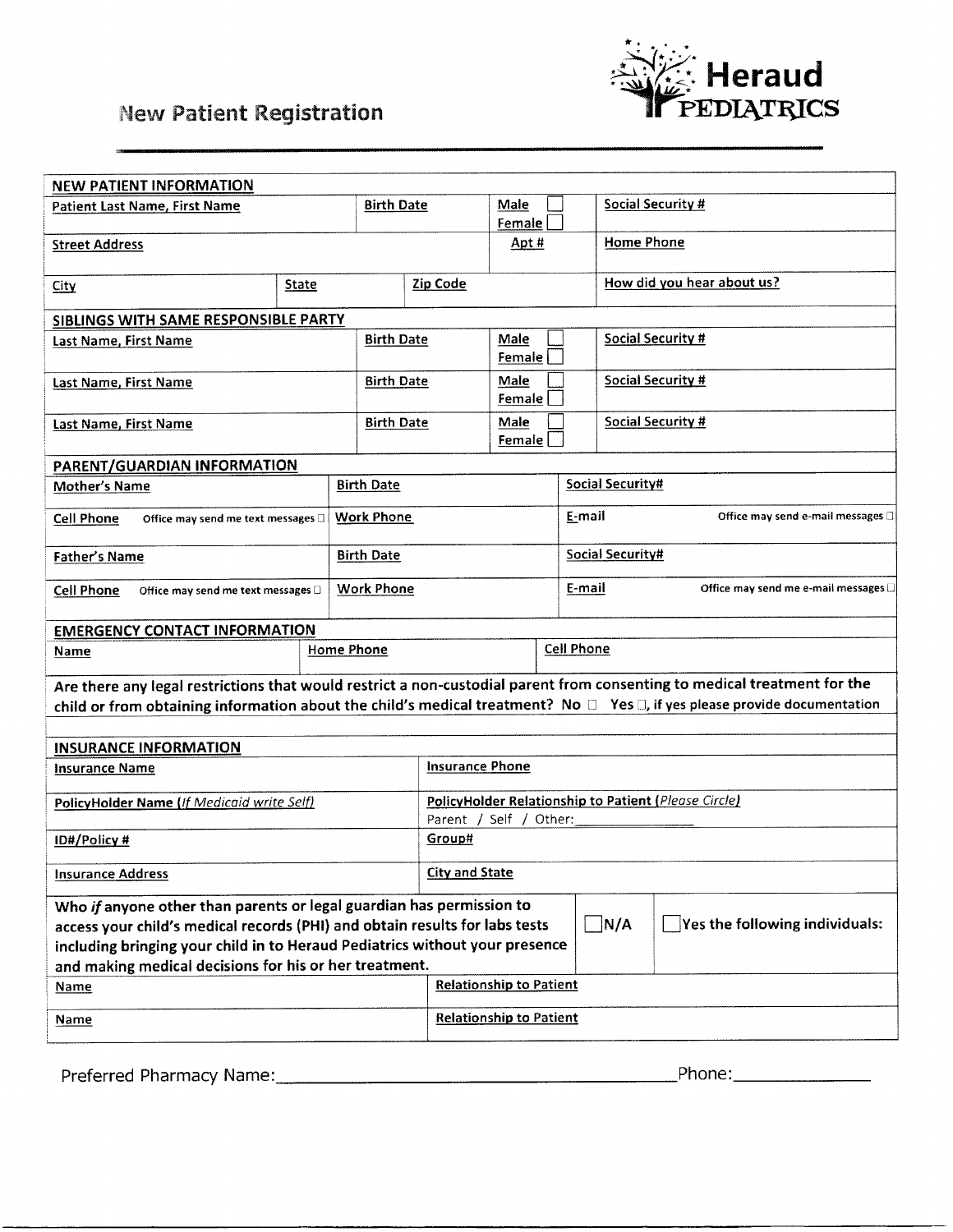

### Authorization to Release or Use lnformation for Treatment, Payment, or Health Care Operations

\* | hereby authorize the release or use of my individually identifiable health information ("protected health information") and medical record information by Heraud Pediatrics (the Practice) in order to carry out treatment, payment, or health care operations.

\* I acknowledge and agree that the Practice may disclose my protected health information and medical record information to the following individuals who are my family members, legal representatives, guardians, health care surrogates, or have power of attorney on my behalf:

| Name | Relationship to Patient |
|------|-------------------------|
|      |                         |
| Name | Relationship to Patient |
|      |                         |
| Name | Relationship to Patient |

You should review the Notice of Privacy Practices for a more complete description of the potential release and use of such information, and you have the right to review such Notice prior to signing this Consent Form. We reserve the right to change the terms of the Notice of Privacy Practices at any time. If we do make changes, you may request a copy of the revised notice.

You retain the right to request that we further restrict how your protected health information is released or used to carry out treatment, payment, or heolth core operotions. Our proctice is not required to ogree to such requested restrictions; however, if we do agree in writinq to your requested restriction(s), such restrictions are then binding on the Practice.

At all times, you retain the right to revoke this consent. Such revocation must be submitted to the Practice in writing. The revocation shall be effective upon receipt by the Practice, except to the extent that the Practice has already taken action based on prior consent.

The Practice may refuse to treat you if you (or an authorized representative) does not sign this Consent Form. If you (or authorized representative) sign this Consent and then revoke it, the Practice has the right to refuse to provide further treatment to you as of the time of revocation (except to the extent that the Practice is required by law to treat individuals).

<sup>I</sup>agree that the Practice may also disclose the following types of information contained in my medical record {please initial the appropriate categories listed below):

| HIV/AIDS                                      | Substance Abuse                     |
|-----------------------------------------------|-------------------------------------|
| Mental Health                                 | <b>Sexually Transmitted Disease</b> |
| Pregnancy (if Patient is under the age of 18) |                                     |

<sup>I</sup>agree and consent to the Practice releasing information to me via: (please initial the appropriate spaces below)

Regular mail with any envelopes marked "Personal and Confidential" and addressed to me.

| Telephone, if the Practice verifies (Name, SSN, and/or unique personal identifier). |
|-------------------------------------------------------------------------------------|
| Fax to my private number, which is:                                                 |
| Email to my private address, which is:                                              |
|                                                                                     |

<sup>I</sup>have read and understand the information in this consent. I have received a copy of this consent. I am the patient or the authorized party to act on the behalf of the patient.

Signature of Patient or Authorized Representative lf representotive, pleose exploin relotionship to Patient: Print Name Date Time

Relationship

Print Name of Patient

Witness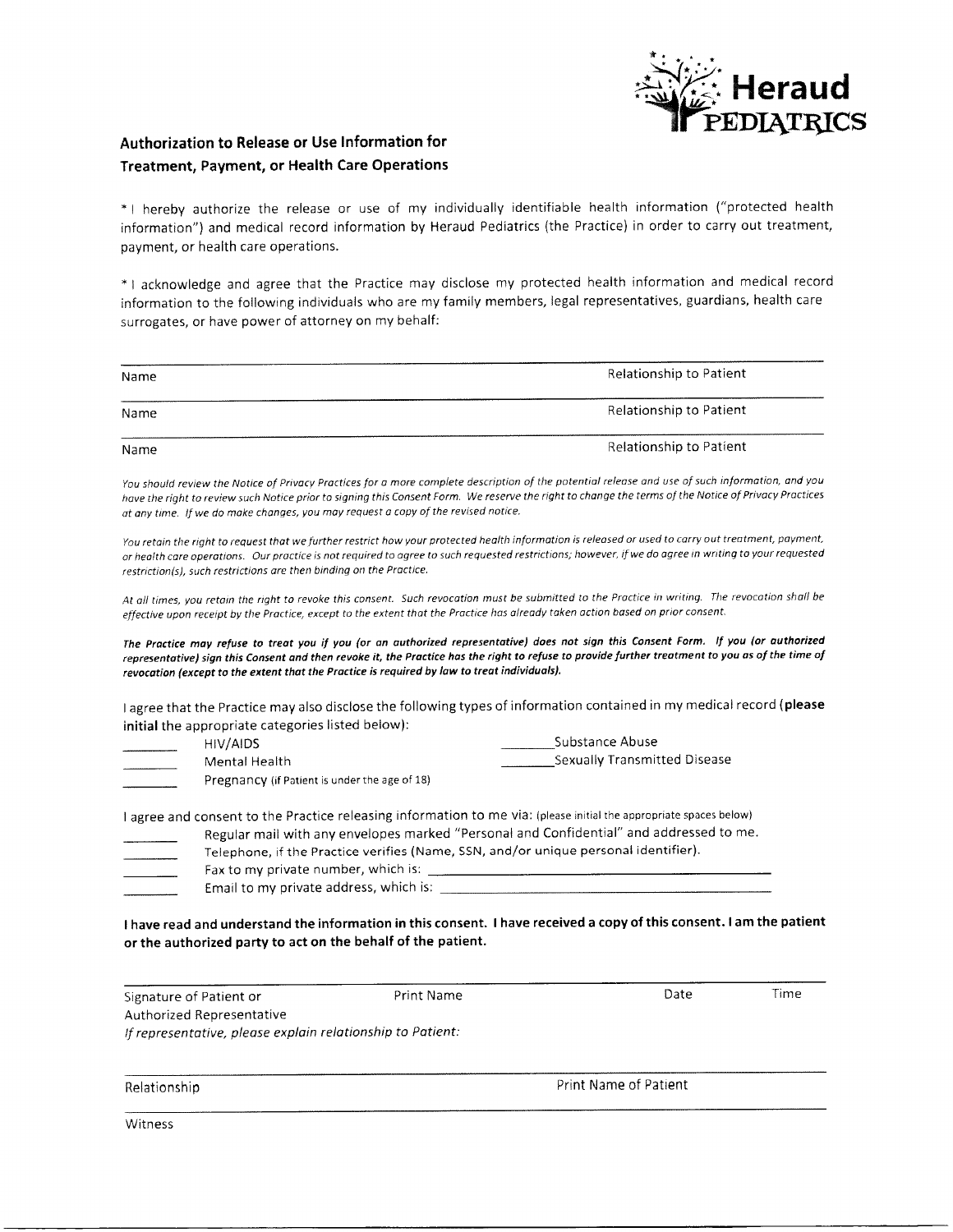

# Financial Policy

#### PLEASE READ CAREFULLY

We at Heraud Pediatrics appreciate that you have chosen us to care of your child. We are dedicated to providing the best possible care and service to your child. The financial aspects of the medical field can be complex. It is important that you understand your insurance contract and our financial policies as well. If you need further clarification or if you have any questions, please ask us.

\*Co-payments and deductibles must be paid at the time of service. This is part of your contract with your insurance company. We accept cash, checks, and all major credit cards.

\*We will file your claim with your insurance company as a courtesy to you. However, you are responsible for all charges incurred at Herauds Pediatrics. lf your claim is not paid by your insurance company within a reasonable period, you will be responsible for payment.

\*lt is your responsibility to keep us updated with your correct insurance information. Upon arrival we ask that you come prepared to present your insurance card at every visit to verify that our office has the most updated card on file. lf the insurance card/plan you present is incorrect or invalid, you will be responsible for payment of the visit and to submit the charges to the correct plan for reimbursement. As we are your primary care provider, make sure our name/phone number appears on your most up to date card. lf your insurance has not been informed that we are your primary care provider and we cannot confirm that we are, you must pay for the visit or reschedule. It is your responsibility to understand your benefit plan.

\*Newborns must be added to your insurance policy as soon as possible. Most insurance companies require that they are added within thirty (30) days after a baby is born. All newborns are considered SELF PAY until we can verify insurance. lf your newborn is covered by insurance, please contact us with the name of the plan, the subscriber name, and lD number. Most insurance plans give you 15 - 30 days to add newborns to family plans. lf your newborn has not been added to your plan at their 2 months checkup, your child will be treated as a self-paying patient until insurance coverage is confirmed.

\*All health plans are not the same and do not cover the same services. ln the event your health plan determines a service to be "not covered" you will be responsible for the charges. Payment is due upon receipt of a statement from our office.

\*Well Appointments - According to children's age there are surveys that will be required for you or your child to complete. They are a necessary part of the visit and are standard of care. The survey must be billed and charged under individual billing codes separate from the well visit code. lf these services are not covered, you will be responsible for payment. Not all plans cover well child visits, vision/hearing screenings, or other services provided by us that are recommended by the American Academy of Pediatrics and are the standard of care. lf these services are not covered, you will be responsible for payment. lf your insurance plan allows a certain number of visits per year and those visits have been maxed, you will be responsible for payment,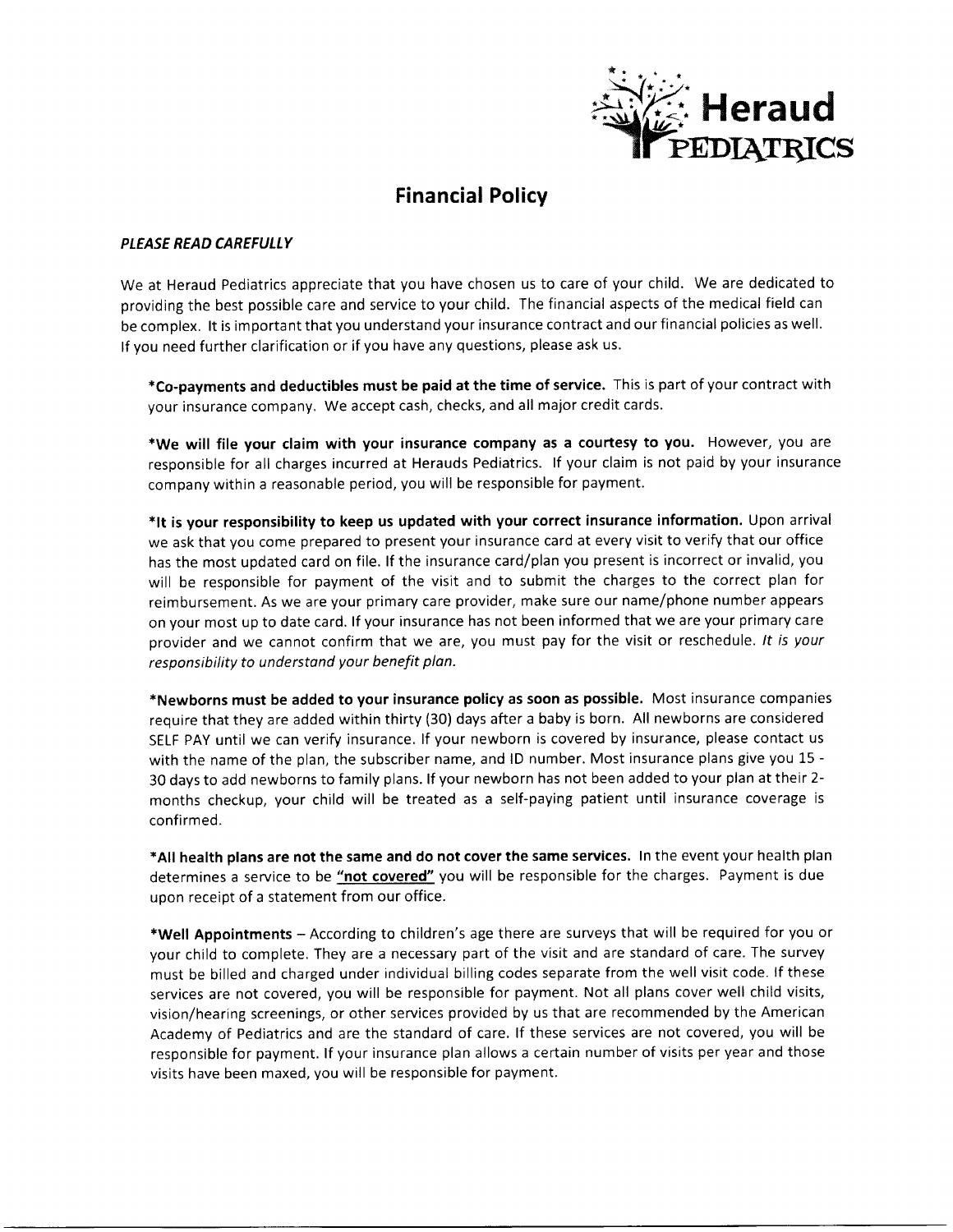

\*Failure to cancel or reschedule appointments, at least, 12 hours in advance of the appointment time will result in a \$25.00 "no-show" fee. Returned/NSF checks will result in a \$30.00 fee. Unpaid/delinquent invoices, after 60 (sixty) days of invoice date, will be charged a weekly \$S late fee. If there are 3 no shows within one year you may be asked to transfer care to another practice. If you are late for your appointment (>15 minutes), we will do our best to accommodate you. However, on certain days it may be necessary to reschedule your appointment. All children under the age of <sup>18</sup> must be accompanied by an adult for well visits, chronic illnesses, lab follow-ups, and allergy testing. Children L6 and older may be unaccompanied for sick visits with a signed authorization for treatment on file.

\*We reserve the right to change fees without notice.

\*Any families asked to transfer care for non-compliance of our policies will not be accepted back in to our practice.

\*We require 3 business days to complete requested forms. No charge for Health/lmmunization Forms requested at time of well visit; Additional copies are available at no charge via your patient portal. S10 fee for additional printed copies of Health/lmmunization Forms requested at times other than at well visit appointment. S25 Convenience Fee for "rush" same day/next day forms.

\*Medical Records: No charge for medical records sent via fax to another physician's office. Printed copies of medical records provided to patient are charged based on current Florida guidelines (S1 per page for the first 25 pages and S0.25 per page for each page in excess of 25 pages). The fee must be paid at time of receipt. lf the patient is over the age of 18 we will only release the records to the patient unless there is a written permission to release to other individuals.

I hereby ossign my insurance benefits to be paid directly to Heraud Pediotrics. I authorize Heroud Pediotrics to release medical information required to process my claims for services received. I also authorize Heraud Pediatrics to pursue any unpaid or incorrectly adjudicated claims.

I have read and understand the financial policy of the practice and agree to be bound by its terms. I also understand and agree that such terms may be amended from time-to-time by the practice.

Signature of Patient or Responsible Party if a Minor Date Date Date

Signature of Co-responsible Party **Date Date Date Date Date Date Date Date Date Date** 

Please Print the Name of the Patient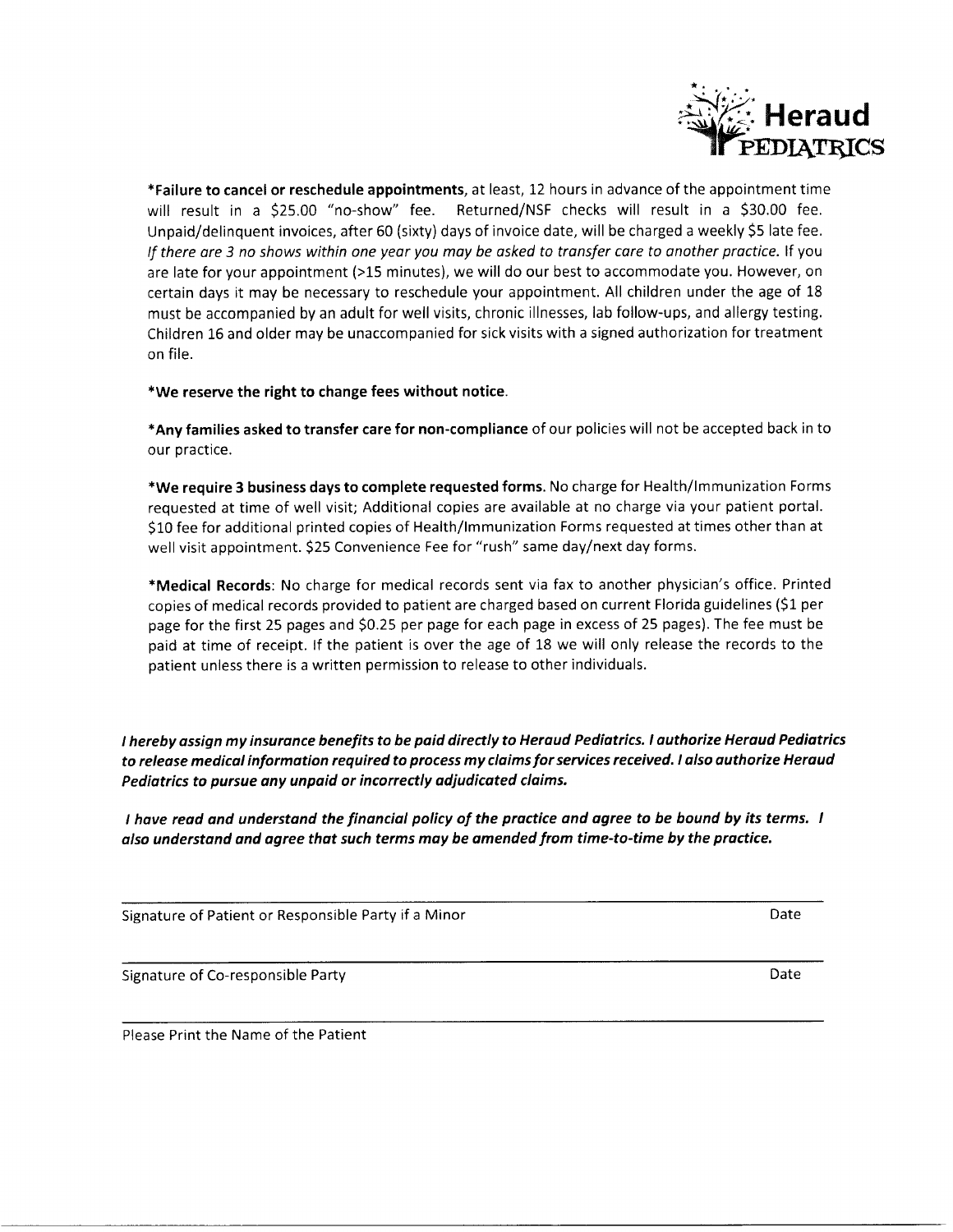

# CONSENT TO TREAT MINOR

We require the consent of a parent or legal guardian to provide most types of routine care for patients under the age of 18. PLEASE NOTE we do not see patients under the age of L8 years old for checkups without an adult accompanying them and strongly encourage a parent or legal guardian to attend all well-child visits. Please sign the first authorization below to allow us to care for your child. If you would like us to care for your child if the child comes in alone or brought in by another person, please sign the second authorization below as well.

| Patients Name | Date of Birth |
|---------------|---------------|
| Patients Name | Date of Birth |
| Patients Name | Date of Birth |

#### 1. Authorization to treat a minor patient when accompanied by a parent or legal guardian

lam the parent or legal guardian of the patient(s) named above. I authorize and consent to the patient(s) receiving medical, lmmunizations or other healthcare treatment as is considered necessary by the clinical staff at Heraud Pediatrics.

Printed name of parent/guardian:

Signature of parent/guardian : Date:

### 2. Advance authorization to treat a minor patient when not accompanied by a parent or legol guardian

lam the parent or legal guardian of the patient{s) named above. lf the patient comes into the clinic alone (if over 16, for a sick visit only) or is brought in by any other person, I give advance authorization and consent to the patient receiving routine or emergency medical, immunizations or other healthcare treatment as is considered necessary by the clinical staff at Heraud Pediatrics. lf the patient is being seen for a weil check visit or follow-up vaccine visit, and is due for vaccines, I understand that the vaccines that are appropriate for the visit will be given per vaccine schedule.

Printed name of parent/guardian:

Signature of parent/guardian : Date:

#### The following people are also involved in my child's care (including bringing them for office visits):

| <b>Name</b> | Relationship | Name | Relationship |
|-------------|--------------|------|--------------|
| Name        | Relationship | Name | Relationship |
| Name        | Relationship | Name | Relationship |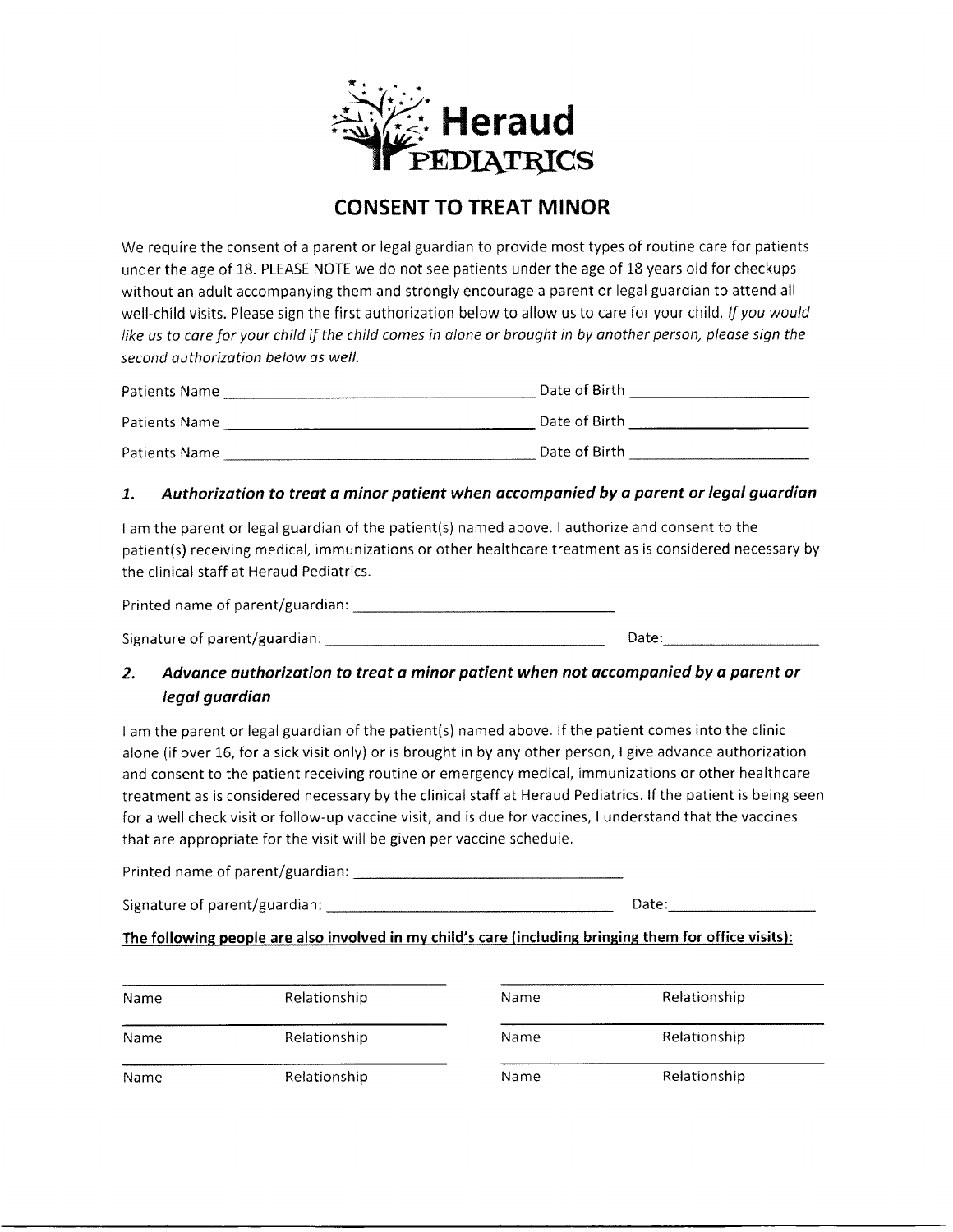

## Authorization for Release of Medical lnformation \*Please mail or e-mail records that are25 or more pages\*

| $\Box$ I authorize Heraud Pediatrics to release information to:                                                                                                                                                                                                                                                                                                                                                                                                                                                                                                                                                                                                                                                                                                                                                                                                                                                                                                                                                                                                                                                                                                                                                                 | Lauthorize Heraud Pediatrics to obtain information<br>OR.<br>from:                                                                          |  |  |
|---------------------------------------------------------------------------------------------------------------------------------------------------------------------------------------------------------------------------------------------------------------------------------------------------------------------------------------------------------------------------------------------------------------------------------------------------------------------------------------------------------------------------------------------------------------------------------------------------------------------------------------------------------------------------------------------------------------------------------------------------------------------------------------------------------------------------------------------------------------------------------------------------------------------------------------------------------------------------------------------------------------------------------------------------------------------------------------------------------------------------------------------------------------------------------------------------------------------------------|---------------------------------------------------------------------------------------------------------------------------------------------|--|--|
| Name of Provider or Facility                                                                                                                                                                                                                                                                                                                                                                                                                                                                                                                                                                                                                                                                                                                                                                                                                                                                                                                                                                                                                                                                                                                                                                                                    | Name of Provider or Facility                                                                                                                |  |  |
| <b>Address</b>                                                                                                                                                                                                                                                                                                                                                                                                                                                                                                                                                                                                                                                                                                                                                                                                                                                                                                                                                                                                                                                                                                                                                                                                                  | <b>Address</b>                                                                                                                              |  |  |
| City, State, Zip Code                                                                                                                                                                                                                                                                                                                                                                                                                                                                                                                                                                                                                                                                                                                                                                                                                                                                                                                                                                                                                                                                                                                                                                                                           | City, State, Zip Code                                                                                                                       |  |  |
| Fax Number<br>Phone Number                                                                                                                                                                                                                                                                                                                                                                                                                                                                                                                                                                                                                                                                                                                                                                                                                                                                                                                                                                                                                                                                                                                                                                                                      | Phone Number<br>Fax Number                                                                                                                  |  |  |
|                                                                                                                                                                                                                                                                                                                                                                                                                                                                                                                                                                                                                                                                                                                                                                                                                                                                                                                                                                                                                                                                                                                                                                                                                                 |                                                                                                                                             |  |  |
| <b>PURPOSE FOR THIS REQUEST</b> (check one) Transfer of Care $\Box$ Healthcare $\Box$ Insurance Coverage $\Box$ Personal (Release Fee)                                                                                                                                                                                                                                                                                                                                                                                                                                                                                                                                                                                                                                                                                                                                                                                                                                                                                                                                                                                                                                                                                          |                                                                                                                                             |  |  |
| TYPE OF RECORDS REQUESTED (check one)<br>□ Complete medical record (Printout of each visit (2-4 pages per visit), labs, consult letters, immunization, growth chart)<br>$\Box$ Summary of records (Includes: Immunizations, last well check, detailed summary of all visits, growth chart, allergies, and medication list)<br>$\Box$ All Medical Records related to a specific illness or injury $\Box$<br>Specific illness /injury<br>Date of treatment<br>$\Box$ Immunization History<br>□ Specific Treatment (select one or more, as applicable)<br>$\Box$ Procedure Report $\Box$ History & Physical $\Box$ Physical Therapy $\Box$ X-Ray Reports<br>$\Box$ Lab Results<br>□ I authorize the release or disclosure of information relation to sexually transmitted diseases, AIDS, HIV, and alcohol or<br>drug abuse.<br><b>AUTHORIZATION VALID FOR: (Check one)</b><br>$\Box$ This request only.<br>$\Box$ One year from the date of this authorization. This authorization applies to the records of the treatment received on or prior to the date of this<br>authorization.<br>$\Box$ This request and for medical records of any <b>future</b> treatment of the type described above until :_____________(insert date) |                                                                                                                                             |  |  |
|                                                                                                                                                                                                                                                                                                                                                                                                                                                                                                                                                                                                                                                                                                                                                                                                                                                                                                                                                                                                                                                                                                                                                                                                                                 |                                                                                                                                             |  |  |
| I understand that: See CFR $§164.508(c)(2)(i-iii)$                                                                                                                                                                                                                                                                                                                                                                                                                                                                                                                                                                                                                                                                                                                                                                                                                                                                                                                                                                                                                                                                                                                                                                              |                                                                                                                                             |  |  |
| My right to healthcare treatment is not conditioned on this authorization.<br>I may cancel this authorization at any time by submitting a written request to the address provided the top of this form, except where a<br>disclosure has already been made in reliance on my prior authorization.                                                                                                                                                                                                                                                                                                                                                                                                                                                                                                                                                                                                                                                                                                                                                                                                                                                                                                                               |                                                                                                                                             |  |  |
| ۰<br>information stated above could be redisclosed.                                                                                                                                                                                                                                                                                                                                                                                                                                                                                                                                                                                                                                                                                                                                                                                                                                                                                                                                                                                                                                                                                                                                                                             | If the person or facility receiving this information is not a health care or medical insurance provider covered by privacy regulations, the |  |  |
|                                                                                                                                                                                                                                                                                                                                                                                                                                                                                                                                                                                                                                                                                                                                                                                                                                                                                                                                                                                                                                                                                                                                                                                                                                 |                                                                                                                                             |  |  |
| Relationship to Patient (If requester is not the patient)<br>The matter of the patient and the context of the patient of the context of the context of the context of the context of the context of the context of the context o                                                                                                                                                                                                                                                                                                                                                                                                                                                                                                                                                                                                                                                                                                                                                                                                                                                                                                                                                                                                |                                                                                                                                             |  |  |